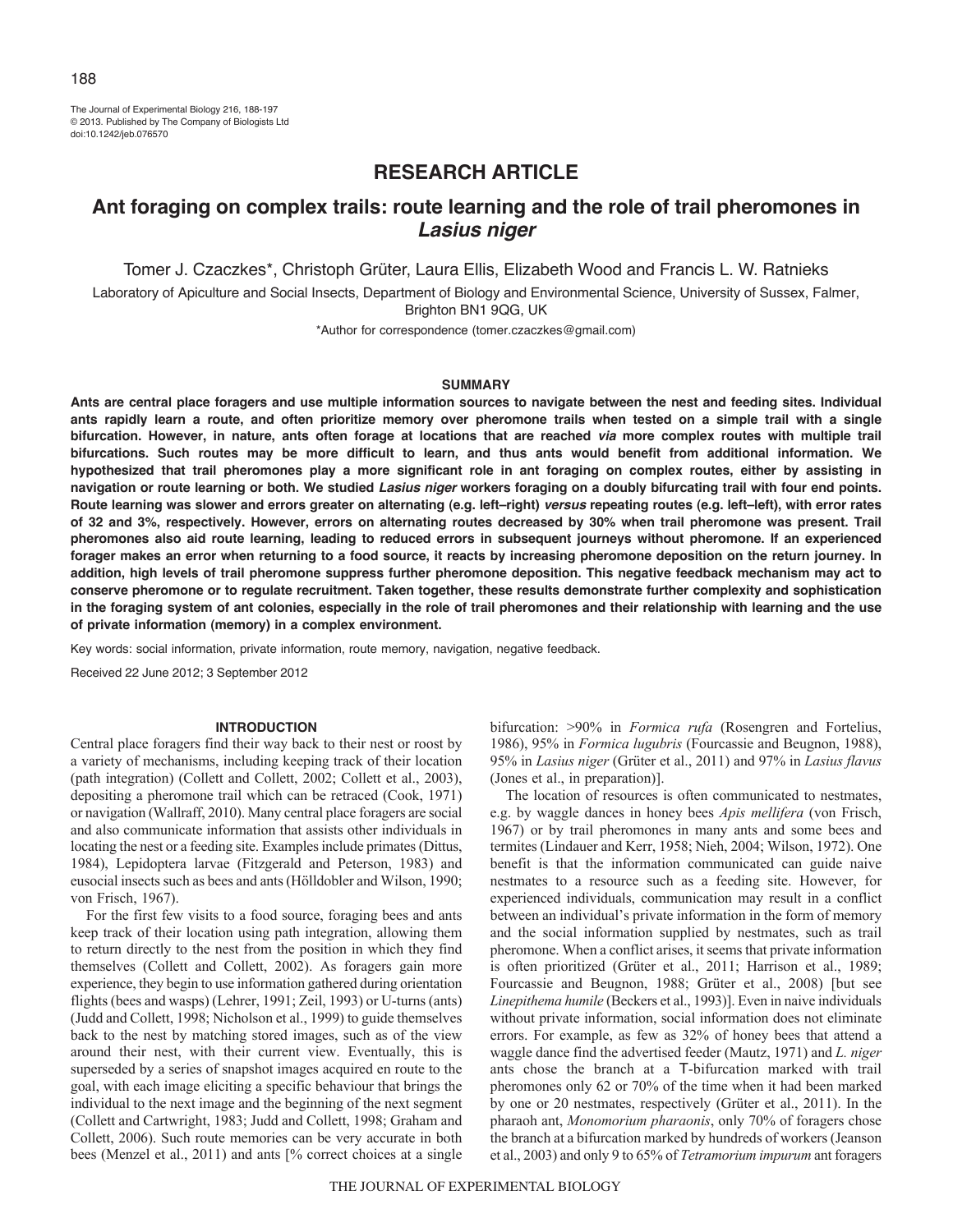



Fig. 1. Double-bifurcation maze. Pheromone depositions were recorded on the T-maze stems (shaded gray). Ants were considered to have chosen left or right at a bifurcation when they crossed the relevant decision line (dashed lines). A syrup feeder (1 mol $I^{-1}$  sucrose) was placed at one of the four endpoints of the maze. Each section of the maze was covered in paper, which could be replaced to remove any pheromone on the maze surface. In the long maze (Experiment 1), the heads and stems of the T-maze were doubled in length, but the distance of the decision line from the center of the T-maze stem, and the width of the maze, remained constant. LL: left–left, ants reaching this feeder had to turn left at both bifurcations; LR left–right; etc.

succeeded in following a 10-cm-long pheromone trail (Verhaeghe, 1982).

Apart from providing naive worker insects with information on the location of a food source, what other roles does social information have in foraging? The waggle dance can reactivate foraging in experienced honey bee foragers (von Frisch, 1967), resulting in revisiting of a location that had ceased being rewarding (Grüter and Ratnieks, 2011). Trail pheromones allow experienced ant foragers to reach a food source more rapidly because foragers are able to walk faster and straighter (Czaczkes et al., 2011). It has also been suggested that pheromone trails may assist ants in acquiring route memories (Collett and Collett, 2002). Similarly, pheromone trails might be of importance to experienced ants if the route to the food source is hard to learn. Whilst route learning in ants has often been reported to be both rapid and accurate (Fourcassie and Beugnon, 1988; Grüter et al., 2011; Rosengren and Fortelius, 1986), most studies were conducted on simple trails with a single bifurcation. Trails with multiple choice points may provide a greater challenge, as more information must be stored, and route learning at one bifurcation may interfere with route learning at another.

This study investigated foraging by *L. niger* ants in a doubly bifurcating maze leading from the nest to four end-points, one of which had a food source. We predicted that this more difficult and realistic challenge would lead to greater errors than a route with a single bifurcation. In addition, this design allowed us to investigate the possibility that routes requiring alternating choices (e.g. left at the first bifurcation and right at the second) would be more difficult to learn than routes requiring repeating choices (e.g. left at both bifurcations), as well as whether the presence of trail pheromones affected learning and errors. We find that ants do indeed make more errors on alternating routes, but that trail pheromones can assist experienced forager ants to relocate a feeder, both by decreasing errors at bifurcations and by facilitating route memory formation.

## **MATERIALS AND METHODS Study species**

We studied eight *Lasius niger* (Linnaeus 1758) colonies collected on the University of Sussex campus. Colonies were housed in plastic foraging boxes  $(40\times30\times20\,\text{cm})$ . The bottom of each box was covered with a layer of Plaster of Paris. Each foraging box contained a circular plaster nest box (14cm diameter, 2cm high). The colonies were queenless with 500–1500 workers and small amounts of brood. Queenless colonies forage, make pheromone trails and care for brood, and are frequently used in foraging experiments (Devigne and Detrain, 2002; Evison et al., 2008). Colonies were fed three times per week with Bhaktar diet, a mixture of egg, agar, honey and vitamins (Bhatkar and Whitcomb, 1970), supplemented once per week with dead mealworms (*Tenebrio molitor*). Colonies were deprived of food for 4days prior to a trial in order to achieve uniform and high motivation for foraging. Water was provided *ad libitum*.

## **Experiment 1 – comparing repeating routes** *versus* **alternating routes, and effect of route length**

We investigated route learning and pheromone deposition behaviour using an experimental maze (Fig.1) that bifurcated twice on the way from the nest to give four end-points. To start an experimental trial, the maze was connected to the colony's foraging box using a paper bridge. Once four ants had found the feeder, the remaining ants were removed from the maze and further ants were prevented from entering. Each feeding ant was individually marked with an acrylic paint dot on her abdomen, and allowed to make seven more trips to and from the feeder. For each ant, we recorded the decision it took on every outward trip at each bifurcation, and the number of pheromone-depositing behaviours it made on each stem section of the maze (see Fig.1). Decision lines 3cm to the left and right of each bifurcation were used to define the choices, left or right, made by each individual foraging ant when walking away from the nest. Choice accuracy was scored independently for both bifurcations: if an ant should have taken a left–right route to reach the feeder, but instead took a right–right route, it would be scored as having made an incorrect decision at the first bifurcation and a correct decision at the second bifurcation. The maze was covered by pieces of white printer paper. A drop of  $1 \text{ mol}^{-1}$  sucrose solution was placed at one end-point. To reach this feeder, an ant had to make a choice at each trail bifurcation, either left–left or right–right for a repeating route or left–right or right–left for an alternating route.

Pheromone deposition is a characteristic and easily observed behaviour in *L. niger* in which the ant makes a brief, ~0.2s pause to touch the tip of the abdomen to the substrate. Every time an ant deposited pheromone, the paper overlay covering that maze section was replaced by a fresh piece, thereby removing pheromone information. Thus, ants had to rely solely on their own route memory. Each ant was tested at only one feeder location, but different individuals from each test colony were tested at all four locations. Tested ants were removed from their colony after being studied in order to prevent the same ant being studied twice.

The entire experiment was repeated using a maze of the same overall shape but with all length dimensions doubled to explore the effect of route length on route learning and pheromone deposition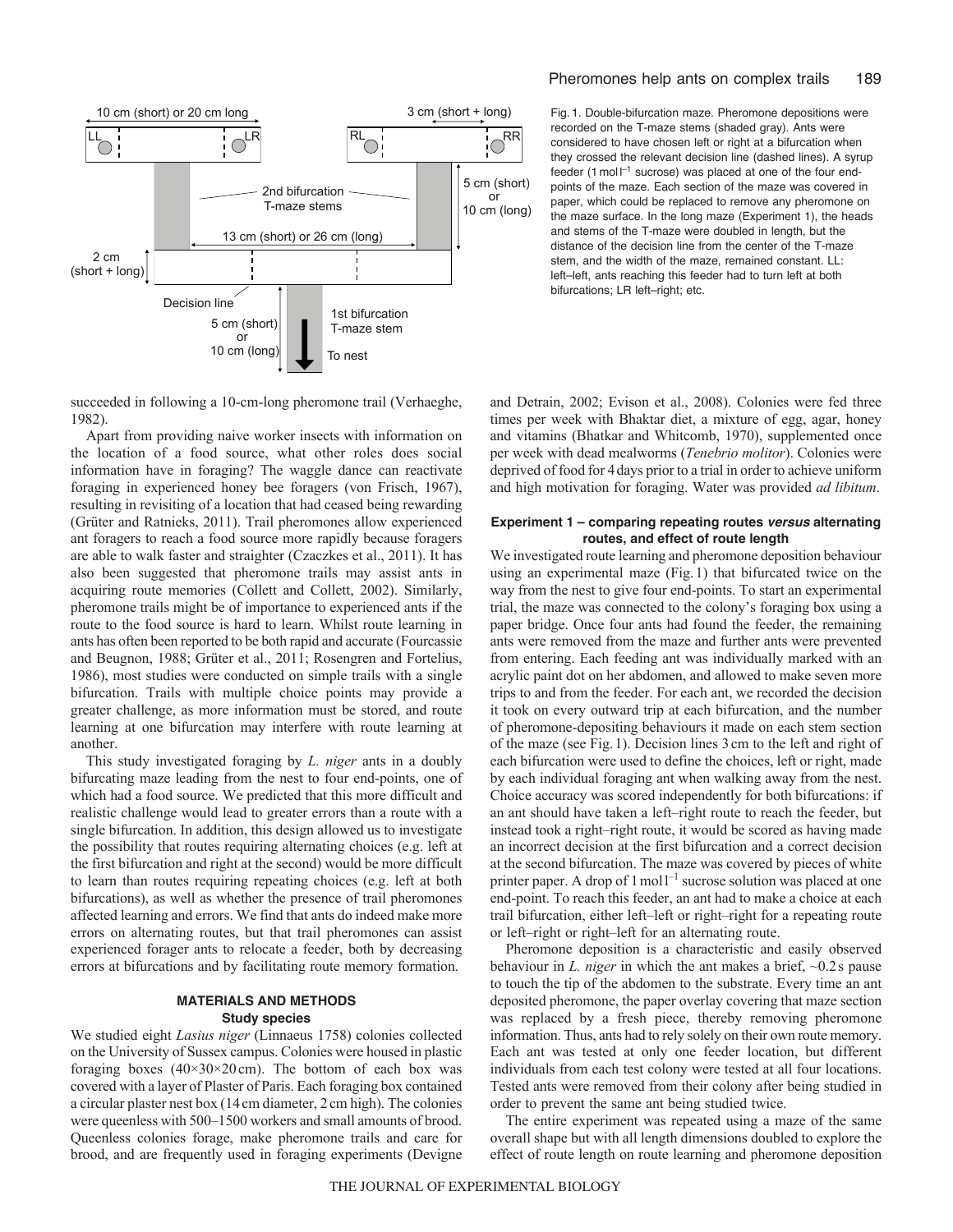behavior. The decision lines remained at the same distance (3 cm) from the center of each bifurcation. Longer routes may provide foragers with more opportunity to learn the route, as the image of their surroundings is stable for longer between turns. Similarly, longer routes would give foragers more time between the first and second bifurcation to notice any errors they have made on the first bifurcation, and to correct that error before reaching the second bifurcation. Furthermore, on a larger maze the visual difference between different end-points of the maze will be greater, and consequently errors should be easier for the ants to detect. In addition, on longer mazes errors would be more costly in terms of time and energy wasted so that ants may thus invest more in error checking.

#### **Experiment 2 – effects of trail pheromone**

This experiment was carried out to test the effect of trail pheromone on route learning and pheromone deposition. It used the same shortlength double T-maze as in Experiment 1. Ants were tested only on alternating routes (right–left or left–right) because this combination proved the most difficult to learn, thus giving a better opportunity to detect any effect of trail pheromones on reducing errors. In half the trials the trail pheromone was removed as above, and in the other half the pheromone was allowed to accumulate. To control for any disruption due to changing the paper overlays in the pheromone removal treatment, we sham removed (removed and replaced) overlays in the trials in which pheromone was allowed to build up. At the end of a trial, an additional 12 naive ants were allowed onto the maze and their decisions were recorded to determine the effectiveness of pheromone without route memory in locating the food source. Each colony was tested twice with pheromone removal (feeder positions right–left and left–right), and twice with pheromone accumulation. When comparing naive and experienced ants, only the last visit of each experienced ant was used, to ensure that both groups experienced a similar high level of pheromone.

#### **Experiment 3 – trail pheromone as an aid to route learning**

We investigated whether pheromone trails improve the formation of a route memory on a difficult-to-learn alternating route. The experimental protocol had one change from Experiment 2: trail pheromone was removed after each visit, allowed to accumulate (as in Experiment 2) or allowed to accumulate for the first six visits but removed on the final return to the feeder. Thus, ants in the final treatment had the benefit of an accumulating pheromone trail on visits 1–6, but no pheromone on visit 7, their final visit. The behaviour of these ants ('visit 7 memory test') could be compared with: (1) their own behaviour on visit 6, in which pheromone was present ('visit 6 memory test'), (2) the behaviour of naive ants on a pheromone trail ('naive'), (3) the behaviour of experienced ants on their seventh visit, where pheromone trails were allowed to build up over all visits ('always pheromone visit 7'), or (4) the behaviour of ants on the seventh visit that had never had a pheromone trail, and thus had to rely on memory alone ('never pheromone visit 7'). The final outward journey from the start of the maze to an endpoint was timed.

#### **Statistical analysis**

Data were analyzed using generalized linear mixed-effect models (GLMMs) (Bolker et al., 2009) using R version 2.9.2 (R Development Core Team, 2009). Models were fitted using the lmer function (Bates et al., 2007). Model selection followed Zuur et al. (Zuur et al., 2009): a model with all pertinent variables and all

interactions was constructed. Random effect structure was explored by comparing different structures using Akaike's information criterion. Random effects included colony, trial and individual ant. By including these as appropriate we controlled for nonindependence of data points. Non-significant terms were then removed from the model, beginning with the least significant, until an 'ideal model' – containing only significant terms – was reached. Decision data were analyzed using a binomial distribution, and data on pheromone deposition behaviour were analyzed using a Poisson distribution, after visual verification of the distribution structure. Interactions were explored by subsetting. For example, if we found an interaction between treatment and visit number, the data would be split into the various treatments, and the effect of visit number would be analyzed separately in each subset. All *P*-values presented are corrected for multiple testing using the Benjamini–Hochberg method (Benjamini and Hochberg, 1995).

### **RESULTS Trail choice accuracy** Experiment 1

We provided a feeder at the end of a repeating (left–left or right–right) or alternating route (left–right or right–left). The maze was either short or long (doubled lengths). The model included the terms 'maze length' (short or long), 'bifurcation' (first or second), 'route type' (alternating or repeating routes) and 'visit number' (1–7) as explanatory variables. We found an interaction between bifurcation and route type (GLMM, *Z*=–2.802, *P*=0.00817; Fig.2): on alternating route, the error probability was greater at the first bifurcation (*Z*=10.658, *P*<0.00001), whilst on repeating routes there was no difference in the error probability between the two bifurcations (*Z*=0.981, *P*=0.327). There was also a significant interaction between route type and visit number (*Z*=5.542, *P*<0.00001). On repeating routes, ants made fewer errors in later visits (*Z*=6.233, *P*<0.00001). On alternating routes, ants also made fewer errors on later visits (*Z*=4.595, *P*<0.00001), but the effect was much weaker than on repeating routes (see Fig.2). Ants also made more errors on short mazes *versus* long mazes (*Z*=–2.808, *P*=0.00817). Over the whole data set, ants made 97% correct choices per bifurcation on repeating routes *versus* 68% on alternating routes, 76% correct choices at the first bifurcation *versus* 89% at the second, and 81% correct choices on the short maze *versus* 84% on the long maze.

#### Experiment 2

Trail pheromone was either removed after deposition, as in Experiment 1, or allowed to remain on the trail. Only the short maze was used, and the feeders were always at the end of alternating routes (left–right or right–left). The statistical model included the terms 'bifurcation', 'treatment' (pheromone present or removed) and 'visit number' as explanatory variables. Fig.3A shows that more errors were made when pheromone was removed (56% *versus* 73% correct choices averaged over all visits, *Z*=6.756, *P*<0.00001). We also found an interaction between bifurcation and visit number (*Z*=3.044, *P*=0.00291): whilst errors were reduced in later trips, the reduction was less on the first *versus*second bifurcation (55% correct choices on first bifurcation *versus* 74% correct choices on second bifurcation, averaged over all visits; see Fig.3A).

When we compared the error rates of ants in both treatments on their last visit with the error rates of naive ants, we found an interaction between treatment and bifurcation (*Z*=–2.871, *P*=0.00614). On the first bifurcation, experienced ants with no pheromone information were less accurate (46% correct choices)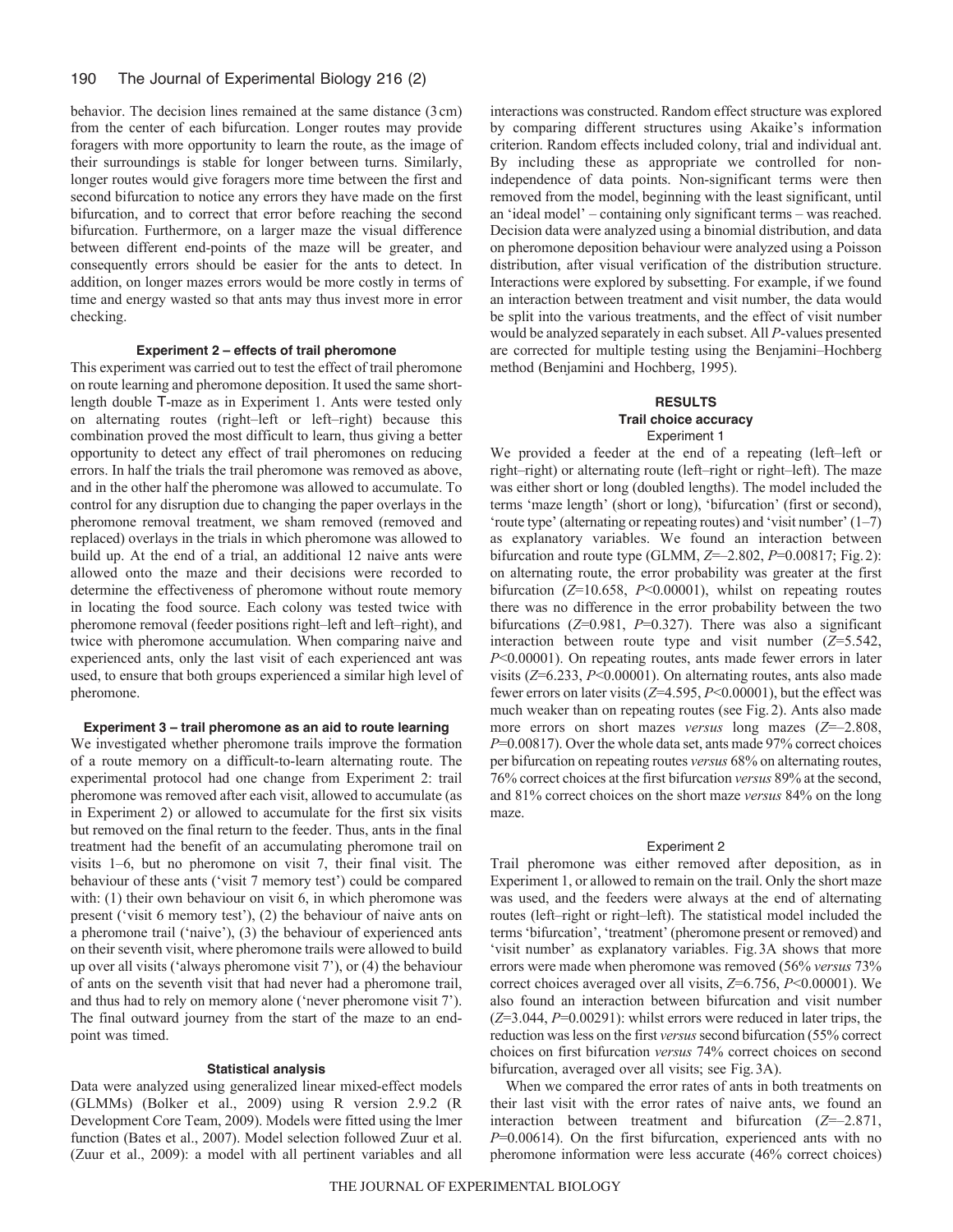

Fig. 2. Experiment 1. Route choice accuracy on a doubly bifurcating maze. Proportions of ants choosing the correct branch at each of the two bifurcations, over seven consecutive re-visits to the food source. The initial, ʻnaive' visit (visit 0) is not shown. The food source was either at the end of a repeating route (left–left or right–right; circles) or an alternating route (left–right or right–left; squares). The maze may be short (open shapes, dashed line) or long (double length; closed shapes, unbroken line). Ants made more errors on alternating *versus* repeating mazes, at the first *versus* the second bifurcation on alternating but not repeating mazes, and on short *versus* long mazes.

## Experiment 3

than both experienced ants with pheromone information (84% correct choices, *Z*=–2.871, *P*=0.00614) and naive ants with pheromone information (71% correct choices, *Z*=–4.814, *P*<0.00001; Fig.3B). Naive ants did not make significantly more errors than experienced ants with trail pheromones (*Z*=1.847, *P*=0.0648; Fig. 3B). On the second bifurcation, however, experienced ants with no pheromone information and naive ants with pheromones were equally accurate (78% *versus* 75% correct choices, *Z*=0.315, *P*=0.753), but ants with experience and pheromone information made fewer errors than the other two groups (97% correct choices, *versus* experienced ants with no pheromone information, *Z*=–2.780, *P*=0.00543; *versus* naive ants with pheromones, *Z*=–3.004, *P*=0.00399; Fig.3B). Thus, on the first bifurcation pheromone seems more helpful than route memory, and on the second bifurcation trail pheromones and route memory have a synergistic effect on trail choice accuracy.

To ascertain whether the presence of pheromone assists in route learning, we allowed pheromones to accumulate on the trail and then removed them (1) after each visit, (2) only on the ant's final visit or (3) never. The model included the terms 'bifurcation' and 'treatment' as explanatory variables. Treatment has five levels: experience + pheromone (visit 6), experience, no pheromone (visit 7), only pheromone (naive), pheromone always removed, and experience + pheromone (visit 7). We found significant interactions between some of the treatment comparisons and bifurcation, and in other treatment comparisons we found no effect of bifurcation. A summary of all treatment comparisons at both the first and second bifurcations is given in the Appendix (see TablesA1, A2), and summarized in Fig.4. Our key findings are, first, that ants that have had access to trail pheromone for the first six visits and then had the pheromone removed on the seventh visit made fewer errors on



Fig. 3. Experiment 2. Route choice accuracy with or without trail pheromone. (A) Proportion of ants choosing the correct branch at each of two bifurcations, over seven re-visits to the food source and (B) on the final visit. (A) Pheromone is either removed from the trail after each visit (filled circles) or allowed to build up (open circles). (B) Triangles represent naive ants with trail pheromone information. Data in B are means ± 95% confidence intervals (CI); different letters are significantly different at 95%. At the second bifurcation, naive ants and experienced ants without access to trail pheromone information are equally accurate, whilst experienced ants with access to trail pheromone information are more accurate. Only the alternating direction treatment was used in this experiment.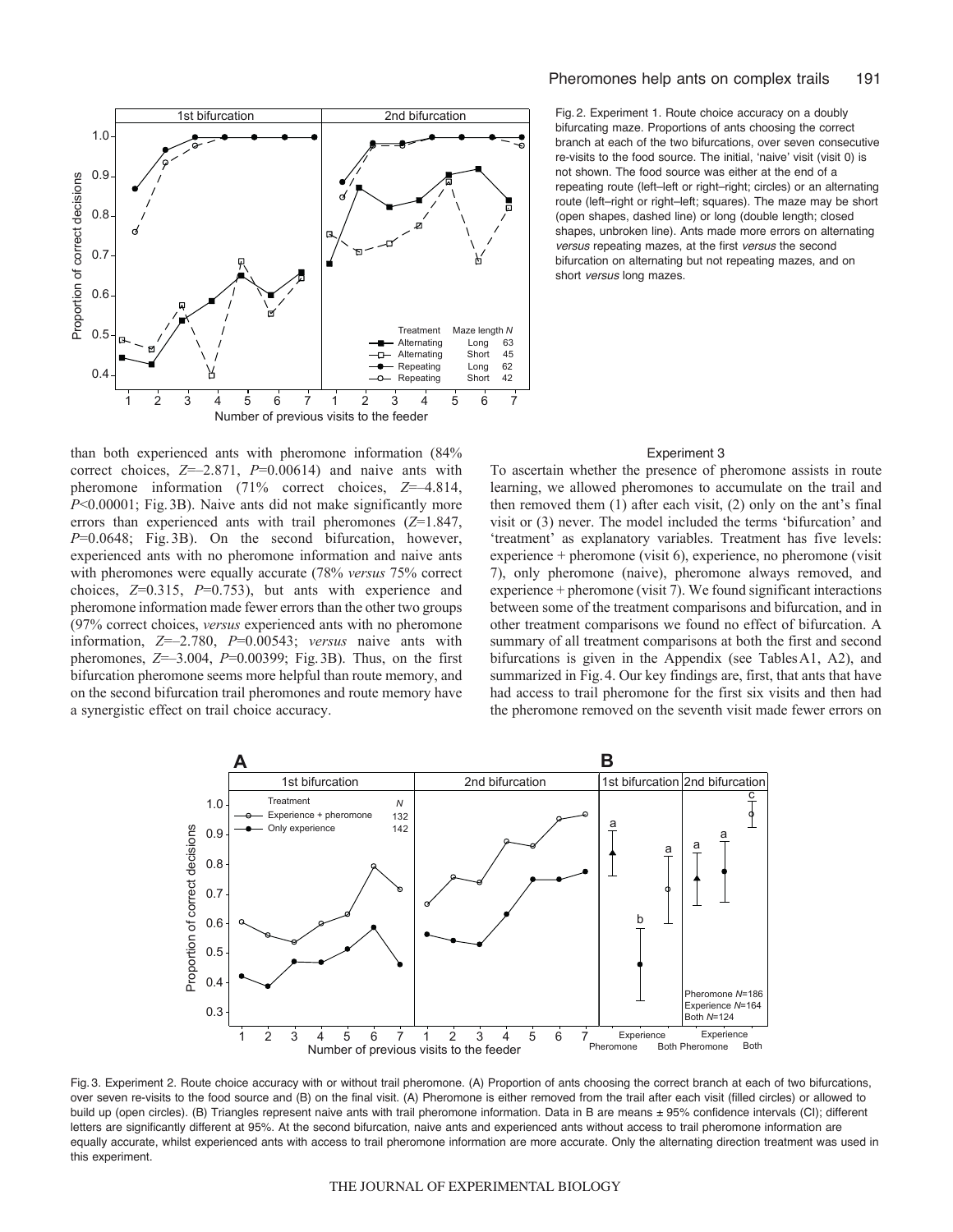

Fig. 4. Does the presence of trail pheromone assist in route learning? Proportions of correct choices at the first and second bifurcations for: (1) ants on their sixth visit, trail pheromone present (closed diamond), (2) the same ants on the seventh visit, trail pheromone absent (open diamond), (3) ants on their seventh visit, trail pheromone absent throughout all visits (open circles), (4) ants on their seventh visit where trail pheromones were not removed (closed circles) and (5) naive ants that are walking on a maze where trail pheromone was not removed (closed triangles). Data are means  $+95\%$  CI. At the first bifurcation where most errors occur, fewer errors are made by ants in category 2 than ants in category 3, indicating that trail pheromone can assist in route learning, and that the effects remain even once pheromone has been removed.

both bifurcations than ants on the seventh visit that never had access to trail pheromone information (73% *versus* 62% correct choices *Z*=–2.322, *P*=0.0326). Second, ants that have had access to trail pheromone for the first six visits and then had the pheromone removed on their last visit were less accurate on their last than on their penultimate visit on the second bifurcation (93% *versus* 75% correct choices, *Z*=–2.476, *P*=0.0275), but not on the first bifurcation (83% *versus* 71% correct choices, *Z*=1.563, *P*=0.148). These ants also made more errors than ants that always had access to trail pheromones on the second bifurcation (76% *versus* 97% correct choices, *Z*=–2.937, *P*=0.00674), but error rates were equal on the first bifurcation (71% *versus* 71% correct choices, *Z*=–0.052, *P*=0.9586; interaction term *Z*=–2.584, *P*=0.01956). Thus, trail pheromone aids both the learning of a complex route and also the use of a complex route by an experienced ant revisiting a location for the seventh time.

We also found that experience and trail pheromone act synergistically, allowing ants to reach the feeder faster. The time taken for experienced ants on a trail without pheromone and naive ants on a trail with pheromone to reach the end of the maze was not significantly different (mean ± s.d.=18.3±2.2s *versus* 17.8±1s, *Z*=0.211, *P*=0.833), but experienced ants with trail pheromone are  $\sim$ 34% faster (13.7 $\pm$ 1.5s) than both experienced ants without trail pheromone (*Z*=5.804, *P*<0.00001) and naive ants with trail pheromone (*Z*=2.047, *P*=0.0407).

#### **Trail pheromone laying behaviour** Experiment 1

The model included the terms 'bifurcation', 'route type' (alternating or repeating), 'travel direction', 'correct last visit?' and 'maze length' as explanatory variables. Travel direction is a very important determinant of pheromone-deposition behaviour, and it interacts with many other factors. We found an interaction between travel direction and treatment (*Z*=–4.198, *P*=0.000153): ants deposited more pheromone on an alternating *versus* repeating route when returning to the nest (*Z*=–5.311, *P*<0.00001), but there was no difference between route types when going to the feeder (*Z*=–2.109, *P*=0.134; Fig.5A). Thus, ants deposit more pheromone on their homeward journey when faced with a route that is difficult to learn  $(2.1\pm0.04)$ *versus* 1.5±0.03 depositions per 5cm for alternating and repeating routes, respectively, averaged over all visits, maze lengths and travel directions).

There was also an interaction between travel direction and maze length (*Z*=8.442, *P*<0.00001): ants deposited more pheromone on shorter mazes when returning to the nest (*Z*=6.982, *P*<0.00001), but there was no difference when going to the feeder (*Z*=0.137, *P*=0.9726).

There was a three-way interaction between visit number, bifurcation and direction (*Z*=–3.91, *P*=0.000305). When returning to the nest, ants deposited less pheromone on the second bifurcation in later visits (*Z*=–4.836, *P*<0.00001), but there was no change over visit number on the first bifurcation (*Z*=1.125, *P*=0.266). When going towards the feeder, ants deposited more pheromone in later visits on the second bifurcation (*Z*=2.618, *P*=0.0401), but there was no change over visit number on the first bifurcation (*Z*=–0.814, *P*=0.519).

Lastly, there was a three-way interaction between bifurcation, direction and whether the ants made an error on their previous visit to the feeder  $(Z=-3.133, P=0.004170)$ . When returning to the nest, ants that made an error on the outwards journey of their current visit deposited more pheromone on both the first and second bifurcation, although the effect was strongest on the first bifurcation, where more errors were made (first bifurcation, *Z*=12.388, *P*<0.00001; second bifurcation, *Z*=9.432, *P*<0.00001; 2.2±0.04 *versus* 3.0±0.1 depositions per 5cm, averaged over both bifurcations; see Fig.5B). However, when going towards the feeder, ants that made an error on their previous visit did not change their pheromone-deposition behaviour on the first bifurcation (*Z*=1.719, *P*=0.1713), and deposited slightly more pheromone on the second bifurcation (*Z*=2.188, *P*=0.0344; 1.5±0.08 *versus* 1.5±0.03 depositions per 5cm, averaged over both bifurcations). Thus, it seems that ants monitor how successfully they navigate a route, and if they make an error they lay more pheromone (i.e. provide more information for nestmates or their own subsequent journey) on their return journey (Fig.5B).

## Experiment 2

In this experiment, pheromone deposited on the maze was either removed or allowed to build up. The short maze and alternating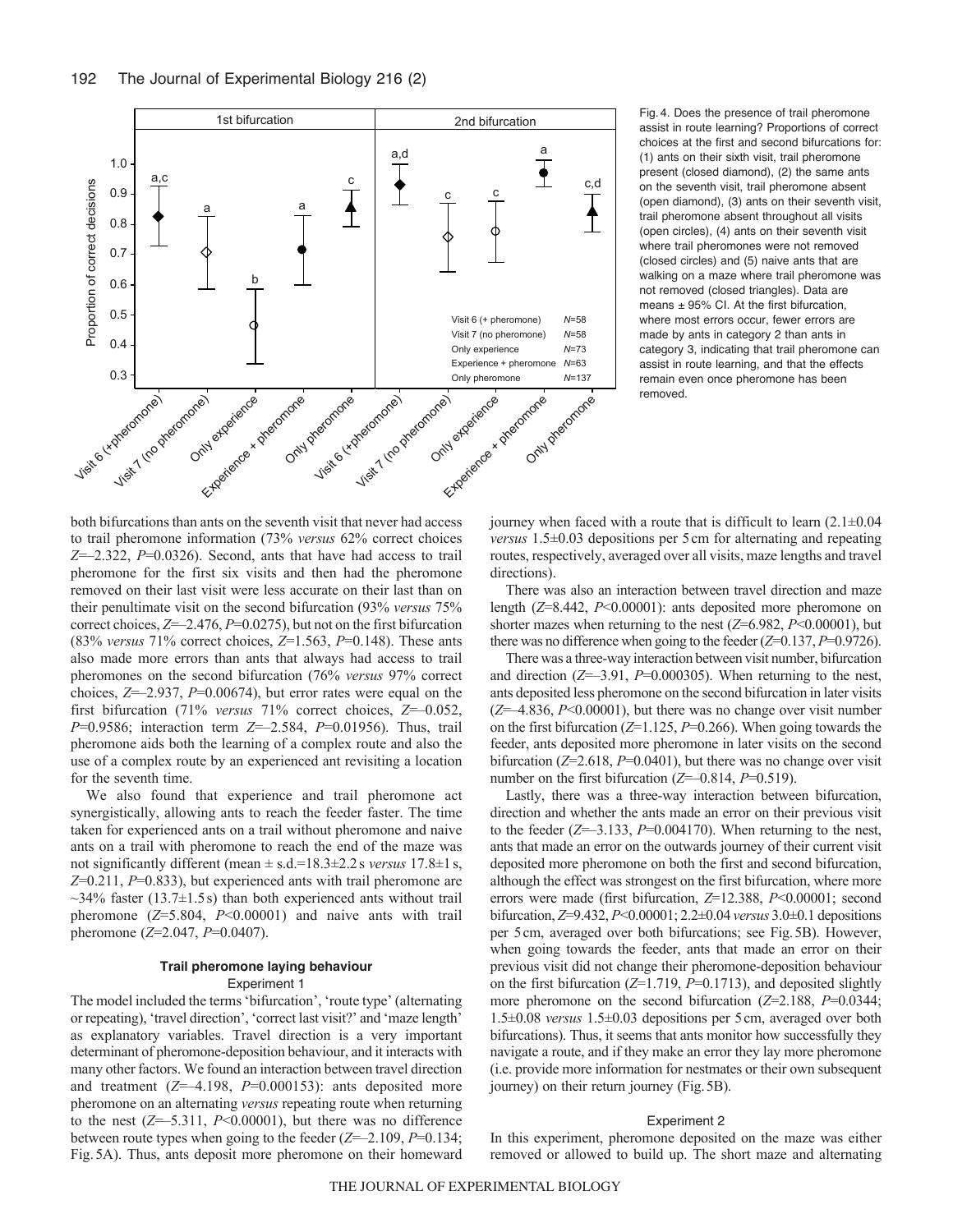

Fig. 5. Effects of alternating *versus* repeating direction, maze length and ant visit number on pheromone deposition. (A) Significantly more pheromone is deposited on alternating routes, in shorter mazes and on the return journey. (B) Ants that made a mistake in their outward journey to the feeder deposit more pheromone when returning from the feeder once they eventually find it. Data are means ± 95% CI. Different letters signify a statistically significant difference at 95%. Pheromone laying behaviour rates were divided by two on the long maze to allow comparison with the data from the short maze. Error bars for the means in A have been omitted for clarity.

direction treatment were used. The model included the terms 'bifurcation', 'treatment' (pheromone present or removed), 'travel direction' and 'visit number' as explanatory variables. We found a significant three-way interaction between travel direction, visit number and treatment (*Z*=–4.067, *P*=0.0001): when pheromone was removed from the maze, ants returning to the nest deposited more pheromone in later visits on both bifurcations (*Z*=2.346, *P*=0.0190; Fig.6B), with a non-significant trend for more pheromone to be deposited on the second bifurcation (*Z*=1.863, *P*=0.0625). When pheromone was allowed to build up, ants increased pheromone deposition on the first visit (when pheromone had not yet been deposited) and decreased pheromone deposition in later visits (*Z*=–5.539, *P*<0.00001; Fig.6B). This pattern held true for both bifurcations, although pheromone deposition was higher on the second bifurcation (*Z*=2.955, *P*=0.00469). Ants walking towards the food source did not change their deposition rates in later visits (pheromone allowed, *Z*=–0.365, *P*=0.955; pheromone removed, *Z*=0.649, *P*=0.774; Fig. 6A) on either bifurcation (pheromone allowed, *Z*=0.056, *P*=0.955; pheromone removed, *Z*=–0.1, *P*=0.92).

## **DISCUSSION Route choice**

Our results show clearly that a more complex trail with two sets of bifurcations is more difficult for ants to learn than the single bifurcation trail that has been most studied by researchers. *Lasius niger* foragers make over 95% correct choices after three visits to a feeder *via* a single bifurcation (Grüter et al., 2011), compared with foragers after three visits to a feeder reached *via* an alternating route (left–right or right–left), which make 79% correct decisions at the second bifurcation and only 56% correct decisions at the first. Foragers made more errors on alternating routes than on repeating routes (left–left or right–right), but error rates on alternating trails could be reduced by 30% by the provision of trail pheromones. Trail pheromones not only helped guide ants, but also facilitated the formation of route memories.

Ants making return journeys to the feeder were most likely navigating by attempting to match learned landmarks or their visual panorama to their current position (Collett, 2009). During the first visits, the ants may have had a memory restricted to the view from around the food source, and as route memory developed, intermediate views along the path to the food source were likely learned. As *L. niger* cannot learn routes in the dark (Jones et al., in preparation), we are confident that ideothetic cues were not being learned in this case, although other ants can learn such cues (Macquart et al., 2008).

It is unclear why more errors were made on alternating routes. One possibility is that the memory of the right direction to turn at one bifurcation interferes with the (different) decision at the other bifurcation. The experiment was conducted in heterogeneous laboratory space with many large objects that could serve as landmarks for the ants. The view to the left on the maze was very different to the view to the right, providing ample information for landmark learning. To return to a goal using view-based navigation, an ant attempts to match its current image of the landscape with images acquired close to the goal (Collett and Cartwright, 1983; Graham and Cheng, 2009; Judd and Collett, 1998; Wehner and Räber, 1979; Wehner et al., 1996). On repeating routes, attempting to match the visual panorama acquired at the goal with their current view will lead ants in the correct direction, as on both bifurcations the ants must match their view with the view seen when arriving at the feeder to reach the feeder. However, on alternating routes, ants attempting to match their view with the view seen when approaching the feeder will take the wrong turn at the first bifurcation, as to make a correct decision at the first bifurcation they must head away from the feeder location. Short-term memories from one learning event can be very unstable and prone to interference from contradictory information arriving too soon after the original learning event (Menzel, 1979). Scouting ants also tend to take repeating turns so as to perform an outline-tracing search pattern (Jander, 1990), in which ants follow the edge of an area so as to systematically explore the entire circumference of the area. This may also apply to ants making foraging trips to a known food source. The reason for higher accuracy on the second bifurcation is also unclear. It may be linked to the panorama-matching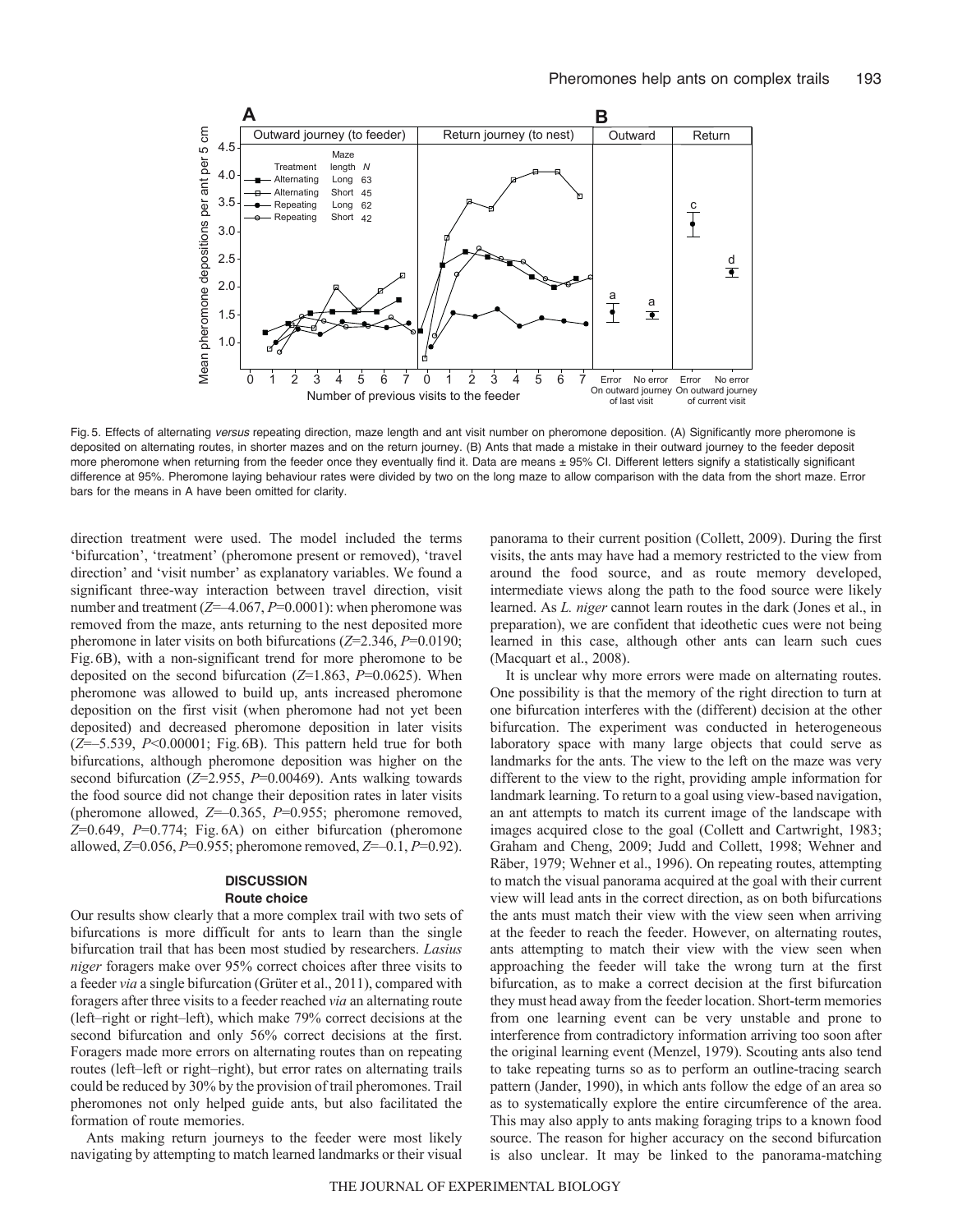

Fig. 6. Effect of trail pheromone presence on trail pheromone deposition. (A) Outward journey from nest to feeder. (B) Return journey from feeder to nest. The presence of pheromone on the trail greatly reduces pheromone deposition rates on the return journey but has little effect on the outward journey. Error bars for the means have been omitted for clarity.

hypothesis mentioned above, or to possible pheromones emitted by feeding nestmates, or to visual orientation to feeding nestmates. Also unclear is why accuracy is greater on long routes. Longer routes may provide more time and opportunities to learn intermediate route images, facilitating learning. Visual differences between maze endpoints will be greater on longer routes, also facilitating learning and error-checking. Lastly, errors are more costly on longer routes, so ants may invest more in error-checking on these routes. These possibilities are not mutually exclusive, and these questions remain open for future studies.

As predicted, the results show that pheromone trails are of value even to experienced foragers. This is in contrast to the results obtained using a trail with a single bifurcation, which by definition is not alternating, where pheromones did not seem to be used by experienced ants (Grüter et al., 2011). Trail pheromone and route memory information are used additively, not redundantly, with pheromone trails increasing accuracy in experienced foragers beyond that achievable with memory alone (Fig.3). In Experiment 2 when considering just the last visit, path choice accuracy of ants guided by memory alone is in fact lower than that of naive ants guided by pheromones alone. This is likely due to the memory of the correct turn at the second bifurcation interfering with the decision at the first bifurcation. However, some of this pattern could be attributed to the experienced ants depositing pheromone on their last visit to the feeder, thus making the pheromone trail the naive ants experience slightly stronger. This slight increase in trail strength could also have affected the results of the naive ants in Experiment 3 to some extent. The order in which ants visited the feeder would also affect to some degree the amount of pheromone experienced on the trail, as later ants would have access to the newly deposited pheromone from previous ants.

The results also show that in addition to helping in navigation, the presence of trail pheromone also improves learning. These two effects are somewhat separate, and demonstrated by the results of different experiments. In Experiment 2 we can see that the benefit of pheromone trails in navigation can be immediate: in the presence of trail pheromones, ants on alternating mazes make significantly more accurate choices even on their first return visit to the feeder (Fig.3A). The effect of trail pheromones on improving route memory formation can be seen in Experiment 3. On the first

bifurcation, where most errors occurred, ants that walked on mazes with trail pheromone for six visits, but then walked on an unmarked route on the seventh, made fewer errors than ants that never had access to trail pheromone information (Fig.4). The fact that this effect is only present on the first bifurcation suggests that the presence of trail pheromones helps ants learn to reduce interference from memories relevant to later parts of the journey. Collett and Collett (Collett and Collett, 2002) suggested that pheromone trails might assist learning, either by constraining ants onto a narrow route and thus facilitating the formation of intermediate snapshot memories, or by providing a training signal, informing ants that they are on the trail and thus should learn the surrounding landmarks. The role of trail pheromones as a training signal is especially reasonable in the case of a difficult-to-learn route: foragers that are unsure of their location should not invest effort in memorising a route and location. The presence of trail pheromone may thus act to 'reassure' ants that they are on the correct path, and thus that the location and route is worth learning. As ants in this experiment were constrained by the maze, our data support the second suggested role of trail pheromones as a training signal. However, the two proposed roles of trail pheromones in improving route learning are not mutually exclusive. It is possible that trail pheromones not only promote route learning, but also promote learning in general, for example associative learning of odours with rewards. This possibility is very amenable to experimental investigation.

#### **Pheromone-deposition behaviour**

The deposition of trail pheromones by ants mirrors their success at navigating a route. Ants deposited more pheromone on routes in which they made more mistakes: the alternating and short routes (Fig.5A). Moreover, ants walking on a straight route with no bifurcations deposit even less pheromone  $[mean \pm s.d.=0.45\pm0.93]$ depositions per 5cm, data taken from Czaczkes et al. (Czaczkes et al., 2011)] than ants walking on repeating routes. Thus, ants deposit more pheromone on more complex or more difficult-to-learn routes. This is due, at least in part, to ants that made a mistake on their outward journey upregulating pheromone deposition on the subsequent return journey (Fig.5B). Similarly, when honey bees experience a delay in finding their goal they recommence performing learning flights (Wei et al., 2002) to assist memory formation. In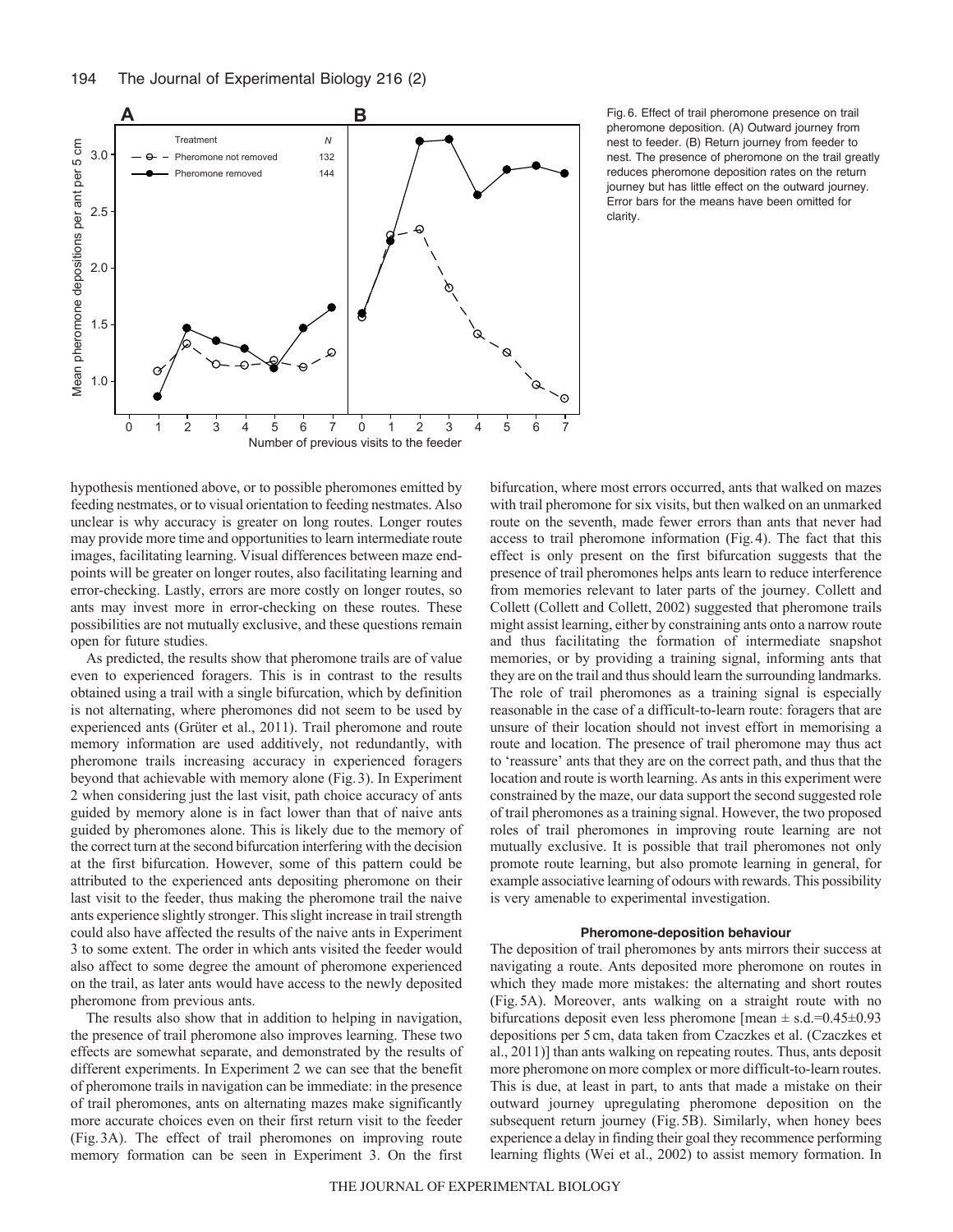addition, honey bee workers that have difficulty in finding the nest entrance release an attractant pheromone to assist nestmates in finding the entrance (Butler et al., 1970). By increasing pheromone deposition after experiencing difficulties in finding the food source, an ant assists both her nestmates and herself on a subsequent visit.

One reason that an ant increases her pheromone deposition rate on the return journey may be that it is only once she has reached her goal that she can evaluate whether she made an error in getting there. If an ant were to increase pheromone deposition on the outward journey and make a mistake, this could result in more ants being lead into error. However, this reasoning assumes that ants make more errors on their outward than return journey. Although we did not collect data on how accurately ants returned to the nest, there are several reasons why this is likely. Firstly, by definition, ants on a return journey have travelled a route once more than when they were making their previous outward journey. Secondly, on return journeys, ants can rely on path integration (Collett et al., 2003) to guide them to the nest, without having to rely on possibly confusing and conflicting landmark information. Thirdly, ants may spend less time at the feeder than in the nest, and so their memory of the route on the return journey may be more recent than on their outward journey. Lastly, ants may simply avoid recruiting heavily during their outward journeys, as they cannot be sure that the food source is still productive.

Negative feedback also occurs in the *L. niger*recruitment system. Our results (Fig.6) show that the presence of high levels of trail pheromone suppresses further pheromone deposition. This may have important implications for the organization of colony-level foraging. Ants that successfully find a food source return to the nest depositing trail pheromone (Beckers et al., 1992). This elicits more ants to exit the nest (Wilson, 1962). Some of these ants will follow the trail successfully, feed and return, also depositing trail pheromone. This positive feedback quickly results in a strong trail being established. By depositing more pheromone for higher quality food sources, such positive feedback loops can allow ant colonies to concentrate their foraging on one or a few best feeding locations from multiple possible feeders (Aron et al., 1993; Beckers et al., 1990). However, as recruitment in many mass-recruiting ant species is non-linear (Detrain and Deneubourg, 2008; Sumpter and Beekman, 2003), foraging trails can rapidly become very strong. If a new feeding location is located once foraging at the first feeding location is well underway, a colony may not be able to switch feeding locations, even if the newly discovered feeder is of a higher quality (Beckers et al., 1990; Sumpter and Beekman, 2003). This is because the pheromone trail to the first feeder is too strong. The negative feedback system described here – trail pheromone presence suppressing further pheromone deposition – may counteract the positive feedback system responsible for fixing forager allocation. This may act to protect colonies from becoming too firmly entrenched in the exploitation of any one feeding location, without sacrificing the speed at which a consensus 'decision' is made, as the initial rapid build-up of pheromone would not be hindered, only the later increase to extremely high levels. Furthermore, once feeding is well underway and the pheromone trail is sufficiently strong to guide ants accurately, this reduction of pheromone deposition in response to pheromone presence will result in less metabolically expensive pheromone being used unnecessarily.

Foraging in ants is a complex process involving the use of route memories and pheromone trails, and is both a collective and an individual behaviour. The simplified situations tested in laboratory studies often mask much of this complexity. By introducing a slightly more complex and realistic situation, we detected features of ant foraging and recruitment that would otherwise have remained hidden. For example, *L. niger* appears to have an innate bias towards learning repeating routes, and this may have ecological implications. We predict that ants would disproportionately exploit food sources at the end of repeating routes. However, when the bias in route memory formation hinders exploitation of food sources, an increase in trail pheromone deposition can compensate, by helping to guide ants to food sources that require an alternating route, and enhancing route learning. These results are a compelling example of the sophistication of ant foraging, and the interplay and complementarity of different information sources in collective organization.

#### **Appendix**

In Experiment 3, trail pheromone was allowed to accumulate on the trail, and was then removed (1) after each visit, (2) only on the ants' final visit or (3) never, in order to ascertain whether the

| Table A1. First bifurcation |                        |                     |                     |                      |                   |  |  |
|-----------------------------|------------------------|---------------------|---------------------|----------------------|-------------------|--|--|
|                             | Full pheromone visit 7 | Memory test visit 7 | Memory test visit 6 | No pheromone visit 7 | Naive + pheromone |  |  |
| Full pheromone visit 7      | N/A                    | Not different       | Not different       | More accurate        | Less accurate     |  |  |
|                             |                        | $Z=0.052$           | $Z = -1.536$        | $Z = 2.972$          | $Z=-2.411$        |  |  |
|                             |                        | $P = 0.9586$        | $P = 0.156$         | $P=0.00493$          | $P=0.0199$        |  |  |
| Memory test visit 7         | Not different          | N/A                 | Not different       | More accurate        | Less accurate     |  |  |
|                             | $Z = -0.052$           |                     | $Z = -1.563$        | $Z = 2.862$          | $Z=-2.415$        |  |  |
|                             | $P = 0.9586$           |                     | $P=0.1475$          | $P=0.00526$          | $P=0.0199$        |  |  |
| Memory test visit 6         | Not different          | Not different       | N/A                 | More accurate        | Not different     |  |  |
|                             | $Z = 1.536$            | $Z = 1.563$         |                     | $Z = 4.199$          | $Z=-0.493$        |  |  |
|                             | $P=0.1556$             | $P = 0.1475$        |                     | P<0.00001            | $P=0.6220$        |  |  |
| No pheromone visit 7        | Less accurate          | Less accurate       | Less accurate       | N/A                  | Less accurate     |  |  |
|                             | $Z = -2.972$           | $Z=-2.862$          | $Z=-4.199$          |                      | $Z = -5.737$      |  |  |
|                             | $P=0.0105$             | $P = 0.0158$        | P<0.0001            |                      | P<0.00001         |  |  |
| Naive + pheromone           | More accurate          | More accurate       | Not different       | More accurate        | N/A               |  |  |
|                             | $Z = 2.411$            | $Z = 2.414$         | $Z=0.493$           | $Z = 5.737$          |                   |  |  |
|                             | $P=0.0265$             | $P = 0.0263$        | $P=0.622$           | P<0.00001            |                   |  |  |

Data indicate whether the ants in the groups in each row were more accurate, less accurate or no different than the ants in the groups in each column in choosing the correct path at the first bifurcation in Experiment 3.

Full pheromone visit 7, pheromone never removed from path.

Memory test visit 7, pheromone removed from path only on the seventh visit.

Memory test visit 6, the same ants as Memory test visit 7, but on the visit before, where pheromone remains on the path.

No pheromone visit 7, pheromone always removed from path.

Naive + pheromone, ants that have never visited the food source before, on a path with trail pheromone.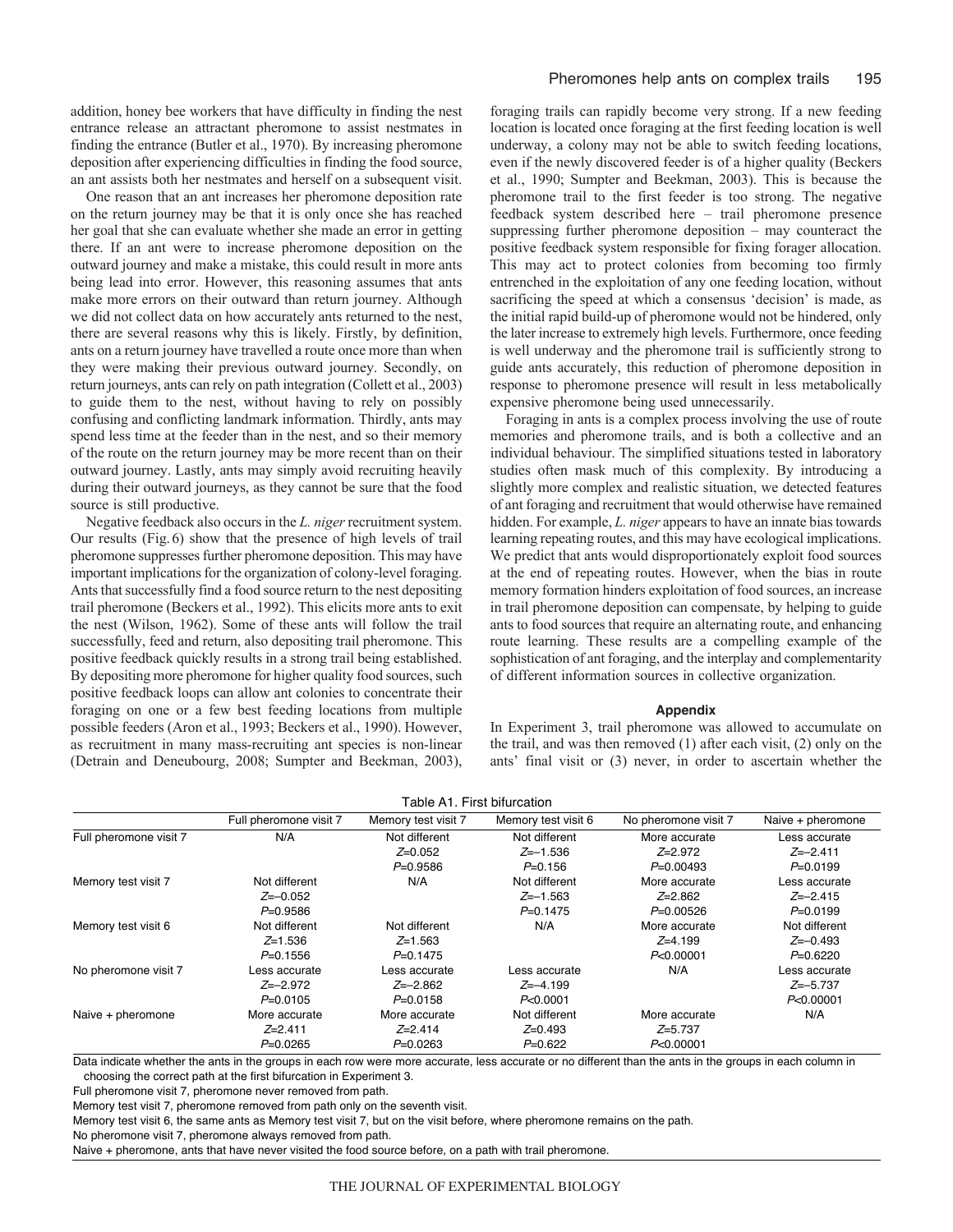#### 196 The Journal of Experimental Biology 216 (2)

|                        |                        |                     | Table A2. Second bifurcation |                      |                          |
|------------------------|------------------------|---------------------|------------------------------|----------------------|--------------------------|
|                        | Full pheromone visit 7 | Memory test visit 7 | Memory test visit 6          | No pheromone visit 7 | Naive + pheromone        |
| Full pheromone visit 7 | N/A                    | More accurate       | Not different                | More accurate        | Borderline more accurate |
|                        |                        | $Z = 2.937$         | $Z=0.906$                    | $Z = 2.875$          | $Z = 2.292$              |
|                        |                        | $P=0.00828$         | $P = 0.3650$                 | $P=0.01010$          | $P = 0.0548$             |
| Memory test visit 7    | Less accurate          | N/A                 | Less accurate                | Not different        | Not different            |
|                        | $Z=-2.937$             |                     | $Z = -2.476$                 | $Z = -0.146$         | $Z = -1.443$             |
|                        | $P=0.00674$            |                     | $P=0.0275$                   | $P = 0.88404$        | $P = 0.1861$             |
| Memory test visit 6    | Not different          | More accurate       | N/A                          | More accurate        | More accurate            |
|                        | $Z = -0.906$           | Z=2.476             |                              | $Z = 2.397$          | $Z = 1.629$              |
|                        | $P = 0.36500$          | $P=0.02215$         |                              | $P=0.02754$          | $P=0.1723$               |
| No pheromone visit 7   | Less accurate          | Not different       | Less accurate                | N/A                  | Not different            |
|                        | $Z=-2.875$             | $Z = 0.146$         | $Z=-2.397$                   |                      | $Z = -1.319$             |
|                        | $P = 0.00674$          | $P=0.88407$         | $P=0.0275$                   |                      | $P=0.1872$               |
| Naive + pheromone      | Less accurate          | Not different       | Not different                | Not different        | N/A                      |
|                        | Z=-2.292               | Z=1.443             | $Z = -1.629$                 | $Z = 1.319$          |                          |
|                        | $P=0.02737$            | $P = 0.18626$       | $P = 0.1292$                 | $P=0.23411$          |                          |

Data indicate whether the ants in the groups in each row were more accurate, less accurate or no different than the ants in the groups in each column in choosing the correct path at the second bifurcation in Experiment 3.

See Table A1 for group descriptions.

presence of pheromone assists in route learning. We found significant interactions between some of the treatment comparisons and bifurcation, and in other treatment comparisons we found no effect of bifurcation. We summarise the significant findings below.

1. Ants that never had access to pheromone are less accurate than ants that always had access to pheromone, at both bifurcations (*Z*=–3.030, *P*=0.00815).

2. On their last visit, ants that never had access to pheromone are less accurate than ants that had access to pheromone in all but the last visit (*Z*=–2.922, *P*=0.0326).

3. Naive ants with trail pheromone are more accurate than ants that had access to pheromone in all but the last visit (*Z*=–2.480, *P*=0.02196).

4. Ants that had access to pheromone in all but the last visit are less accurate on their last visit than on their penultimate visit (*Z*=–4.269, *P*=0.000196).

5. There was a significant interaction between bifurcation and experienced ants with no pheromone on only the seventh visit *versus* ants with pheromone on all visits (*Z*=–2.584, *P*=0.01956). There was no difference at the first bifurcation (TableA1), but at the second bifurcation, ants with experience but no pheromone on the seventh visit were less accurate than ants that always had access to trail pheromones (Table A2).

6. There was a significant interaction between bifurcation and naive ants with pheromone *versus* ants that always had access to trail pheromones  $(Z=-3.170, P=0.00762)$ : at the first bifurcation, naive ants with pheromone were more accurate (TableA1); at the second bifurcation, naive ants with pheromone were less accurate (TableA2).

7. There was a significant interaction between bifurcation and experienced ants with no pheromone on only the seventh visit *versus* ants that never had access to trail pheromones (*Z*=–2.584, *P*=0.01956): at the first bifurcation, ants that never had access to trail pheromones were less accurate than experienced ants with no pheromone on only the seventh visit (TableA1); there was no difference in accuracy at the second bifurcation (TableA2).

8. There was a significant interaction between bifurcation and ants that never had access to trail pheromone *versus* naive ants with pheromone  $(Z=-3.170, P=0.00762)$ : at the first bifurcation, ants that never had access to trail pheromone were less accurate than naive ants with pheromone (TableA1); there was no difference at the second bifurcation (Table A2).

## **ACKNOWLEDGEMENTS**

We thank Tom Collett and two anonymous reviewers for comments on earlier versions of this manuscript.

#### **FUNDING**

This work was supported by the Biotechnology and Biological Sciences Research Council [grant number BB/D526888/1 to T.J.C.] and the Swiss National Science Foundation [grant number PA00P3 129134 to C.G.].

#### **REFERENCES**

- **Aron, S., Beckers, R., Deneubourg, J. and Pasteels, J. M.** (1993). Memory and chemical communication the orientation of two mass-recruiting ant species. *Insectes Soc.* **40**, 369-380.
- **Bates, D., Maechler, M. and Bolker, B.** (2012). lme4: Linear mixed-effects models using S4 classes. Available at http://cran.r-project.org/web/packages/lme4/index.html.
- **Beckers, R., Deneubourg, J. L., Goss, S. and Pasteels, J. M.** (1990). Collective decision making through food recruitment. *Insectes Soc.* **37**, 258-267.
- **Beckers, R., Deneubourg, J. and Goss, S.** (1992). Trail laying behaviour during food recruitment in the ant *Lasius niger* (L.). *Insectes Soc.* **39**, 59-72.
- **Beckers, R., Deneubourg, J. L. and Goss, S.** (1993). Modulation of trail laying in the ant *Lasius niger* (Hymenoptera: Formicidae) and its role in the collective selection of a food source. *J. Insect Behav.* **6**, 751-759.
- **Benjamini, Y. and Hochberg, Y.** (1995). Controlling the false discovery rate: a
- practical and powerful approach to multiple testing. *J. R. Stat. Soc. B* **57**, 289-300. **Bhatkar, A. and Whitcomb, W. H.** (1970). Artificial diet for rearing various species of ants. *Fla. Entomol.* **53**, 229-232.
- **Bolker, B. M., Brooks, M. E., Clark, C. J., Geange, S. W., Poulsen, J. R., Stevens, M. H. H. and White, J.-S. S.** (2009). Generalized linear mixed models: a practical guide for ecology and evolution. *Trends Ecol. Evol.* **24**, 127-135.
- **Butler, C. G., Fletcher, D. J. C. and Watler, D.** (1970). Hive entrance finding by honeybee (*Apis mellifera*) foragers. *Anim. Behav.* **18**, 78-91.
- **Collett, M.** (2009). Spatial memories in insects. *Curr. Biol.* **19**, R1103-R1108.
- **Collett, T. and Cartwright, B.** (1983). Eidetic images in insects: their role in navigation. *Trends Neurosci.* **6**, 101-105.
- **Collett, T. S. and Collett, M.** (2002). Memory use in insect visual navigation. *Nat. Rev. Neurosci.* **3**, 542-552.
- **Collett, T. S., Graham, P. and Durier, V.** (2003). Route learning by insects. *Curr. Opin. Neurobiol.* **13**, 718-725.
- **Cook, S. B.** (1971). A study of homing behavior in the limpet *Siphonaria alternata*. *Biol. Bull.* **141**, 449-457.
- **Czaczkes, T. J., Grüter, C., Jones, S. M. and Ratnieks, F. L. W.** (2011). Synergy between social and private information increases foraging efficiency in ants. *Biol. Lett.* **7**, 521-524.
- **Detrain, C. and Deneubourg, J.-L.** (2008). *Collective Decision-making and Foraging Patterns in Ants and Honeybees*, pp. 123-173. New York, NY: Academic Press.
- **Devigne, C. and Detrain, C.** (2002). Collective exploration and area marking in the ant *Lasius niger*. *Insectes Soc.* **49**, 357-362.
- **Dittus, W. P. J.** (1984). Toque macaque food calls: Semantic communication concerning food distribution in the environment. *Anim. Behav.* **32**, 470-477.
- **Evison, S. E. F., Petchey, O. L., Beckerman, A. P. and Ratnieks, F. L. W.** (2008). Combined use of pheromone trails and visual landmarks by the common garden ant *Lasius niger*. *Behav. Ecol. Sociobiol.* **63**, 261-267.
- **Fitzgerald, T. D. and Peterson, S. C.** (1983). Elective recruitment by the eastern tent caterpillar (*Malacosoma americanum*). *Anim. Behav.* **31**, 417-423.
- **Fourcassie, V. and Beugnon, G.** (1988). How do red wood ants orient when foraging in a three dimensional system? I. Laboratory experiments. *Insectes Soc.* **35**, 92-105. **Graham, P. and Cheng, K.** (2009). Ants use the panoramic skyline as a visual cue during navigation. *Curr. Biol.* **19**, R935-R937.